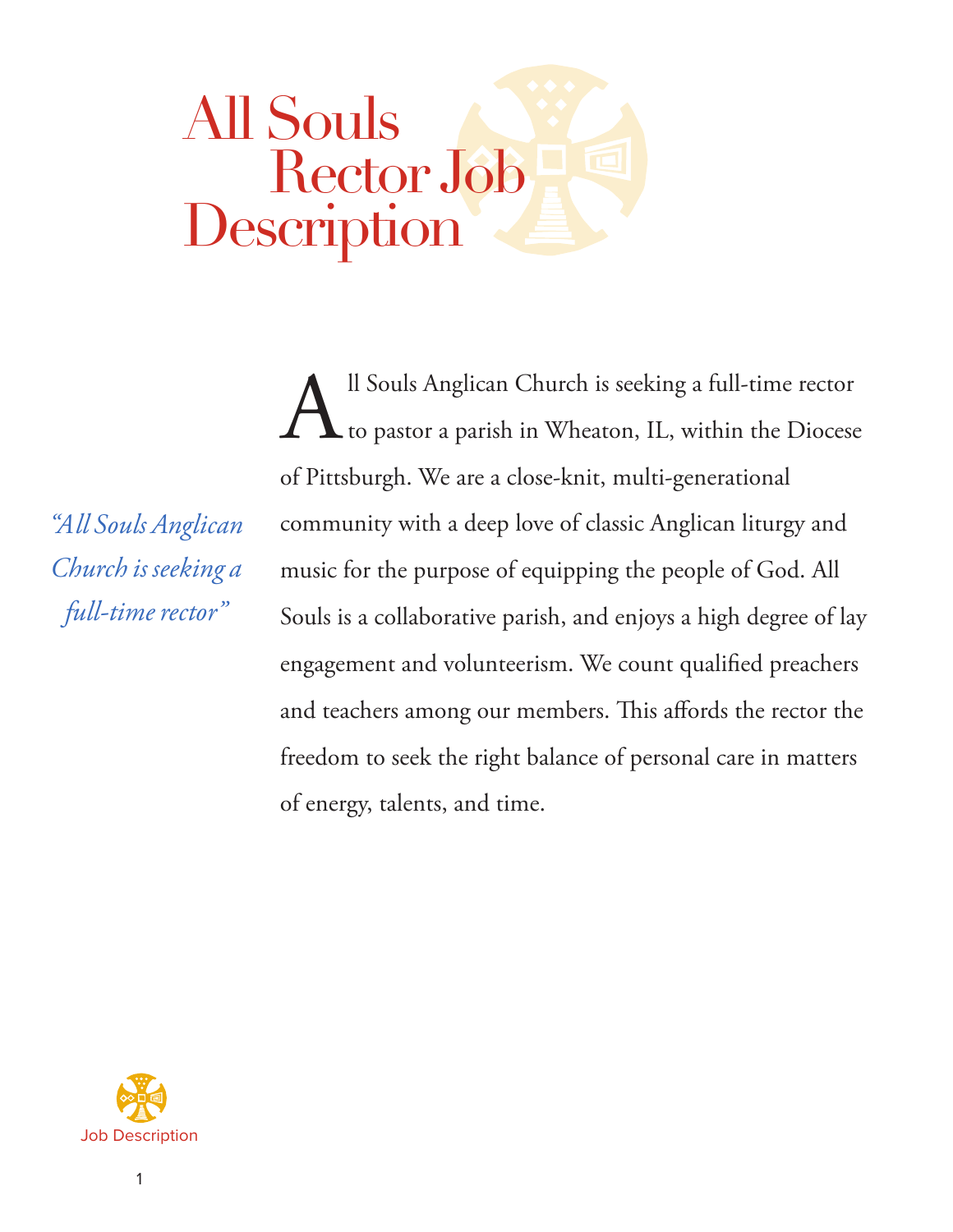### Qualifications

- 1. A reputation for Christlike character and emotional maturity
- 2. MDiv preferred, or MA including comparable seminary training, with competence in biblical scholarship
- 3. 5+ years ministry experience in an Anglican setting, including regular preaching duties
- 4. A priest in the Anglican Church of North America or eligible for transfer into the ACNA. Willing to submit to episcopal oversight in the Diocese of Pittsburgh.

### Character Traits, Habits and Abilities

- 1. Deep love of God and the people God has placed in their care, and with a regular practice of prayer, Bible study and spiritual disciplines.
- 2. Firmly rooted in the Anglican tradition of theology, spirituality and liturgy, and intimately acquainted with the Book of Common Prayer.
- 3. A deep love and appreciation for creativity, beauty and the arts.
- 4. A unifier, able to love, serve and bring God's word to persons with a breadth of political and theological perspectives.
- 5. A hopeful and optimistic spirit, eager to communicate God's goodness and love.
- 6. A curious and lifelong learner.
- 7. A collaborative leader who desires to work with laity, vestry and clergy, and encourages the development of their gifts.
- 8. Honest, open, careful listener, and able to accept and give feedback with humility.
- 9. Models self-care, sets healthy boundaries, and accepts and fosters structures of accountability.

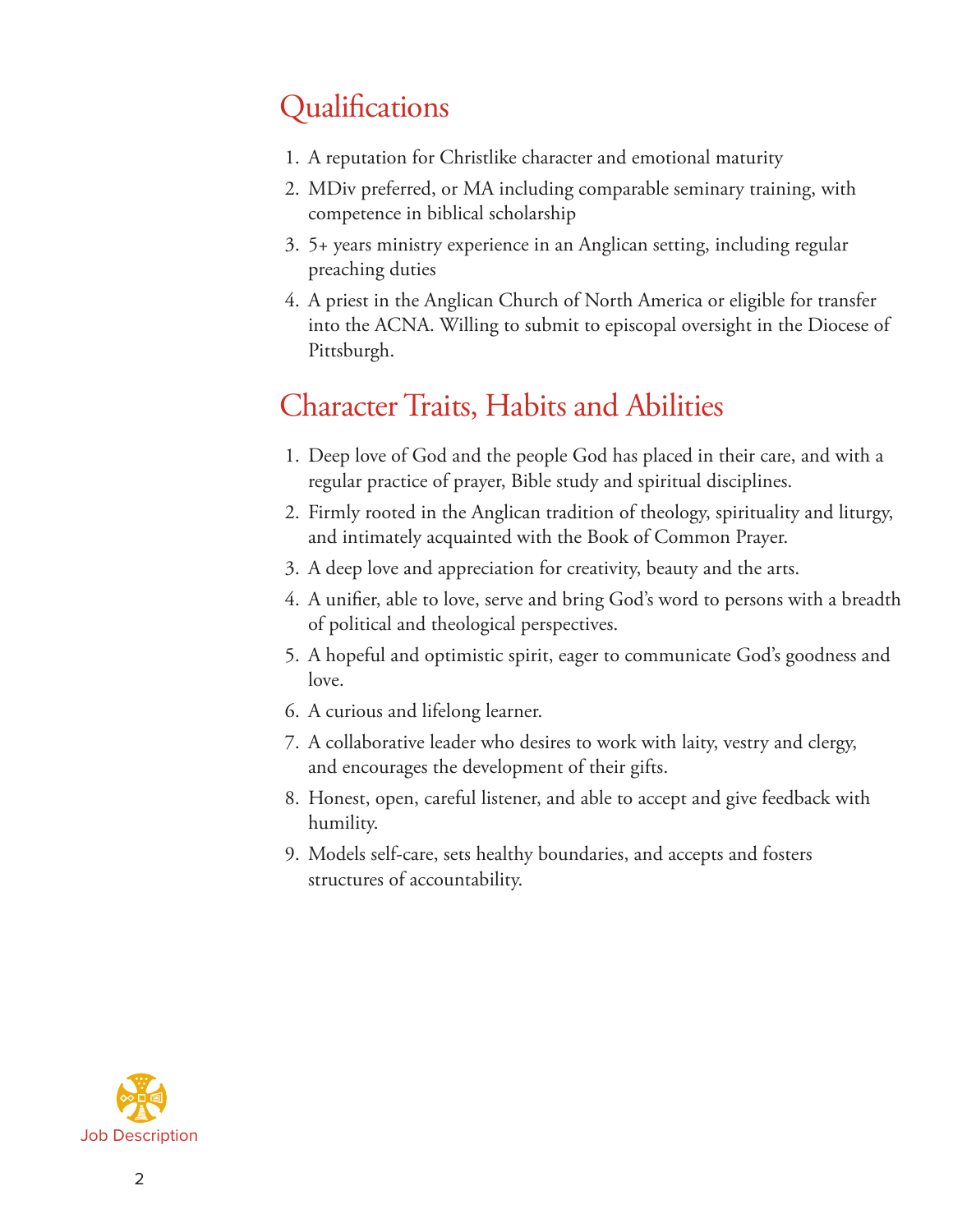### **Responsibilities**

#### **Worship and Spiritual Life**

- 1. Lead the parish's liturgical life, working with lay leaders and clergy to direct regular worship services, feasts and holy days. Administer the sacraments, and provide pastoral services for weddings, funerals, and baptisms.
- 2. Preach and teach the word of God with care, skill and integrity.
- 3. Oversee and guide spiritual formation and education in the Anglican tradition of theology and spirituality for all ages within the parish.

#### **Shepherding**

- 1. Collaborate with Vestry to lead the congregation; plan and develop a vision for its future.
- 2. Empower, equip and support laity in ministry, mission and evangelism.
- 3. Ensure the pastoral care of individuals and families in time of need, sorrow, celebration and transition by making pastoral calls to members of the congregation, and equipping and empowering others to do the same.
- 4. Respond to pastoral emergencies, counsel, and/or refer individuals in crisis.

#### **Administration**

- 1. Provide administrative oversight for the daily affairs of the church.
- 2. Ensure effective communication throughout the parish.
- 3. In collaboration with the Vestry, discern those activities to perform directly and those activities that are shared with or delegated to other clergy, staff, and laity in our parish.
- 4. Take primary responsibility for the hiring and releasing of staff in consultation with the Vestry.
- 5. Develop and maintain relationships with community leaders in the Wheaton area.
- 6. Foster strong relationships with the Diocese of Pittsburgh, ACNA and worldwide Anglican Communion, representing our parish to these bodies.
- 7. Undergo mutual annual review process with the Vestry.